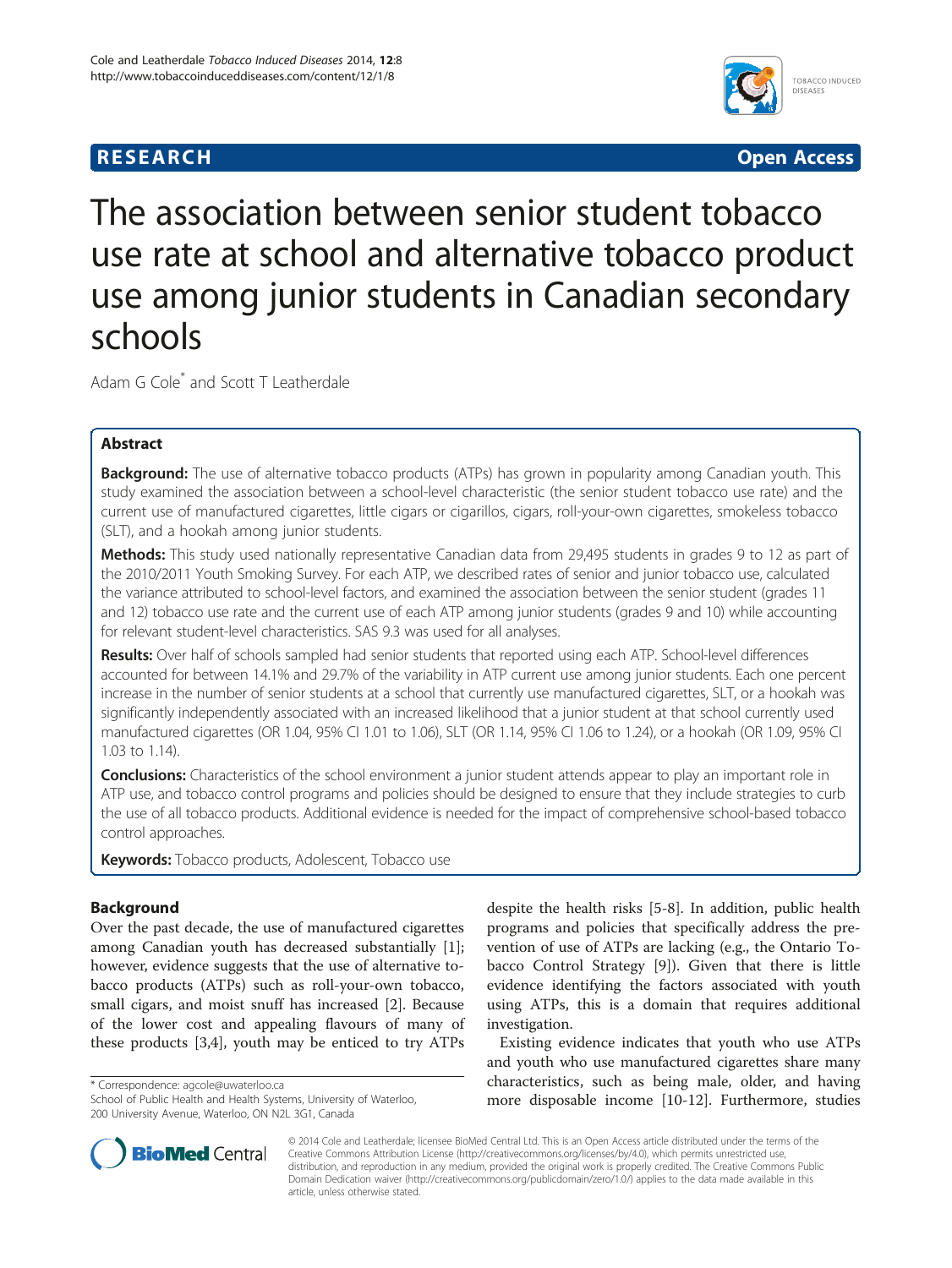suggest that youth who use one tobacco product are more likely to use additional tobacco products [\[10-12](#page-8-0)]. Given that existing research indicates that junior students who attend schools with a higher prevalence of senior students that smoke manufactured cigarettes are more likely to smoke manufactured cigarettes [[13](#page-8-0)], it is possible that a similar relationship may exist for ATPs. For instance, it would be informative to identify if junior students attending a school with a higher prevalence of senior students who use smokeless tobacco are more likely to use smokeless tobacco themselves. Confirming the presence of such an association would have important ramifications for targeting school-level prevention interventions given that youth spend a considerable amount of time at school where they can be influenced by tobacco control programming [[13-16\]](#page-8-0). Moreover, considering that international data illustrate that comprehensive school-based tobacco control programs that prohibit the use of various tobacco products on school property have had a positive influence on the use of smokeless tobacco and manufactured cigarettes [[17](#page-8-0)], this is a domain that warrants investigation in the Canadian context.

Therefore, the purpose of this study was to examine the association between a school-level characteristic (the senior student tobacco use rate) to the current use of five ATPs (little cigars or cigarillos, cigars, roll-your-own (RYO) cigarettes, smokeless tobacco (SLT), and hookah) among junior students in a nationally representative sample of secondary schools in Canada. Specifically, this study described the prevalence of senior students (grade 11 and 12) and junior students (grade 9 and 10) that use each ATP, calculated the variance in junior tobacco use rates that was attributable to school-level characteristics, and examined the association between the senior student tobacco use rate and the current use of ATPs among junior students while accounting for relevant student-level characteristics.

# Methods

# Sampling and recruitment

This cross-sectional study used representative data collected from 15,038 students in grades 9 and 10 and 14,457 students in grades 11 and 12 as part of the 2010/ 2011 cycle of the Canadian Youth Smoking Survey (YSS). The YSS is a self-reported questionnaire that students complete during class time; participants were not provided compensation. As described elsewhere [\[18](#page-8-0)], the target population for the data consisted of all young Canadian residents in grades 9 to 12 attending public, private, and Catholic secondary schools in 9 Canadian provinces. While New Brunswick participated in all prior cycles of the YSS, the provincial government chose not to participate in 2010/2011. Additionally, youth residing in Yukon, Nunavut, and the Northwest Territories were excluded from the target population, as were youth living in institutions or on First Nation Reserves and youth attending special schools or schools on military bases. The survey design and sample weight allow us to produce the population-based estimates within this manuscript. The University of Waterloo Office of Research Ethics and appropriate School Board and Public Health Ethics committees approved all procedures, including passive consent.

## Tobacco use

Current smoking status was measured by asking respondents if they have ever smoked 100 or more whole cigarettes in their lifetime, and on how many of the last 30 days they smoked one or more cigarettes. Consistent with Health Canada's definitions of smoking status for the YSS [\[18](#page-8-0)] and the available measure of ATP use described below, current manufactured cigarette smokers had smoked at least one whole cigarette during the last 30 days preceding the survey. All other respondents were classified as non-smokers.

ATP use was measured using one multi-item question on alternate tobacco use. This question measured current use of each ATP among respondents: "In the last 30 days, did you use any of the following? (Mark all that apply)", followed by a list of forms of tobacco other than cigarettes: cigarillos or little cigars (plain or flavoured), cigars (not including cigarillos or little cigars, plain or flavoured), roll-your-own cigarettes (tobacco only), smokeless tobacco (chewing tobacco, pinch, snuff, or snus), and water-pipe to smoke tobacco (also known as a hookah, sheesha, narg-eelay, hubble-bubble, or gouza). For this analysis, any respondents with all items missing had ATP current use set to missing.

## Student-level characteristics

The YSS also collected information on demographics, weekly spending money, and alcohol and marijuana use, which are important predictors of tobacco use. Similar to previous definitions [[19,20\]](#page-8-0), non-drinkers did not report alcohol use in the last year, occasional drinkers reported monthly alcohol use, and *current drinkers* reported weekly alcohol use. Similarly, *non-marijuana* users did not report marijuana use in the last year, occasional marijuana users reported monthly marijuana use, and current marijuana users reported weekly marijuana use.

## Senior student tobacco use rate

The senior student manufactured cigarette smoking rate for each school was calculated based on the number of current manufactured cigarette smokers in grades 11 and 12 (senior students) in the school, divided by the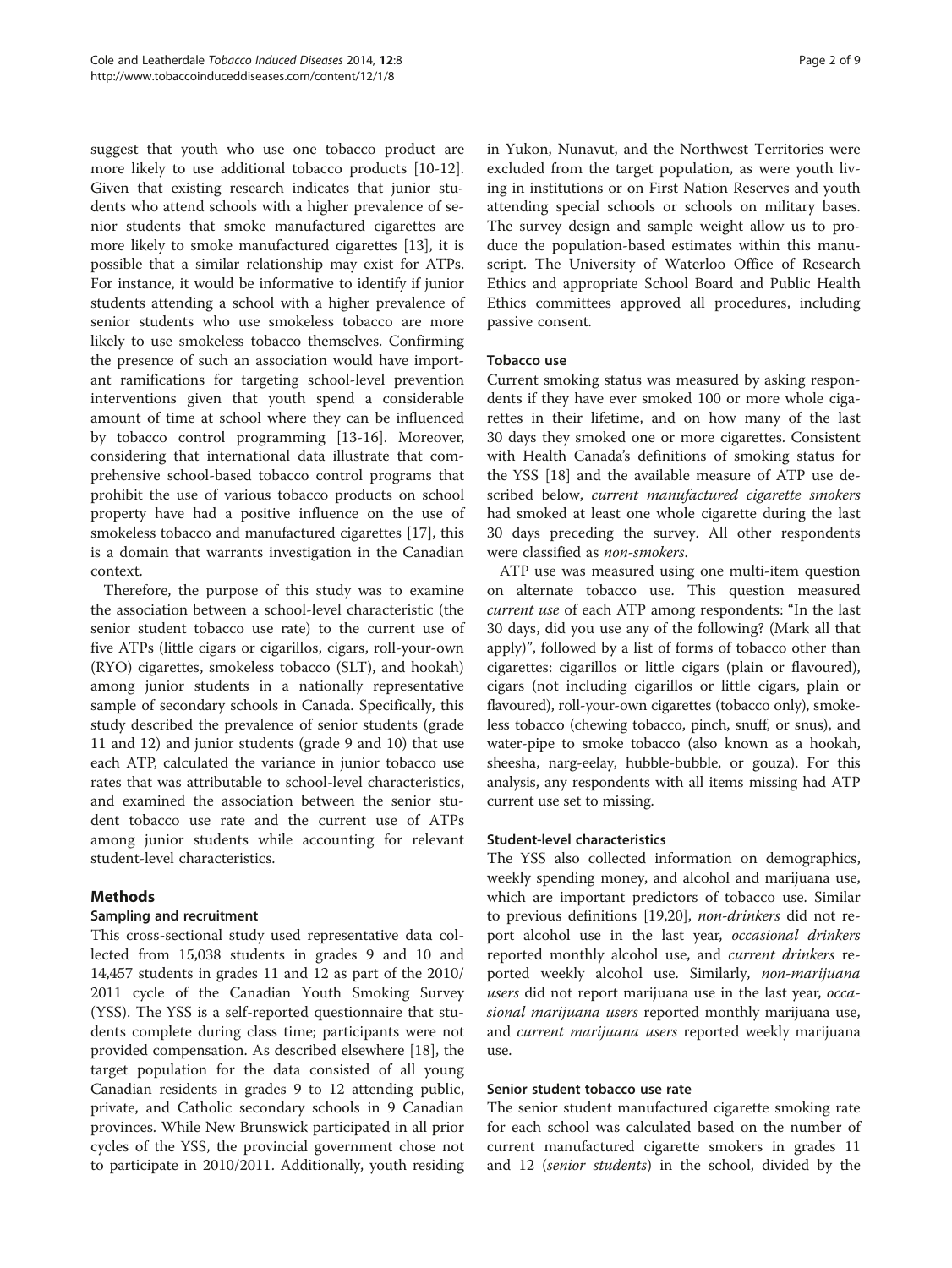total number of senior students in the school. Similarly, the senior student little cigar or cigarillo, cigar, RYO cigarette, SLT, and hookah use rates for each school were calculated in a similar manner. In Quebec, the maximum grade in secondary school is grade 11; therefore, only grade 11 students were considered senior students in Quebec. All regression analyses only included grades 9 and 10 students (junior students) in the predictive models.

Schools were also classified as rural, suburban, or urban according to the population and population density obtained from the Statistics Canada website using the school's postal code.

## Data analysis

Survey weights were used in the descriptive statistics of student-level characteristics to adjust for differential response rates across regions or groups. As described previously [\[18\]](#page-8-0), the development of the survey weight was accomplished in two stages. In the first stage a weight  $(W_{1i})$  was created to account for the school selection within health region and school strata. A second weight  $(W_{2ig})$  was calculated to adjust for student non-response. The weights were then calibrated to the provincial gender and grade distribution so that the total of the survey weights by gender, grade and province would equal the actual enrolments in those groups.

Weighted descriptive analyses of the sample characteristics among junior students were examined according to tobacco product. The overall mean and range of senior student tobacco use rates were calculated, and unweighted analysis of variance statistics tested for significant differences in senior student tobacco use rates according to region and geographic classification. We then conducted two multilevel regression models per tobacco product among junior students using PROC GLIMMIX in SAS. The first model examined whether ATP use varied across schools through calculation of the intraclass correlation coefficient. The second model examined whether the senior student tobacco use rate was associated with the current use of each ATP while controlling for region, geographic classification, and various student-level characteristics. All analyses were performed using SAS 9.3 [[21](#page-8-0)].

## Results

## Sample characteristics

Table 1 provides a summary of the number of included students by gender, grade, and region. Overall, there were no significant gender or grade differences in the number of junior students ( $\chi^2 = 1.19$ , df = 1, p > 0.05). Similarly, there were no significant gender or grade differences in the number of senior students ( $\chi^2$  = 1.59,  $df = 1$ ,  $p > 0.05$ ).

#### Descriptive statistics for senior student tobacco use rates

As shown in Table [2,](#page-3-0) over half of schools sampled had senior students that reported currently using each product. The mean school senior student tobacco use rate varied across products: 5.5% (±4.0) of senior students within a school reported currently using a hookah, while 15.6% (±11.0) of senior students within a school reported currently using manufactured cigarettes. Figure [1](#page-3-0) illustrates the mean senior student tobacco use rates across region. Overall, the mean senior student manufactured cigarette rate (F  $(4,133) = 6.40$ , p < 0.001), little

Table 1 Summary of unweighted sample characteristics, 2010–2011, Canada

|                       | Gender | Grade, n (%) |                                                                                                                                                                                                                                                                                                                          |             |             |  |
|-----------------------|--------|--------------|--------------------------------------------------------------------------------------------------------------------------------------------------------------------------------------------------------------------------------------------------------------------------------------------------------------------------|-------------|-------------|--|
| Region                |        | 9            | 10                                                                                                                                                                                                                                                                                                                       | 11          | 12          |  |
| Atlantic <sup>a</sup> | Male   | 338 (4.4)    | 1181 (15.3)                                                                                                                                                                                                                                                                                                              | 1162(15.1)  | 1060 (13.8) |  |
|                       | Female | 381 (5.0)    | 1263 (16.4)<br>1243 (16.2)<br>240 (16.0)<br>223 (14.9)<br>237 (15.8)<br>233 (15.5)<br>730 (11.5)<br>767 (12.1)<br>881 (13.9)<br>793 (12.5)<br>1174 (13.2)<br>1367 (15.4)<br>1365 (15.4)<br>1160(13.1)<br>753 (14.9)<br>667 (13.2)<br>621 (12.3)<br>617(12.2)<br>4291 (14.6)<br>3973 (13.5)<br>4363 (14.8)<br>4050 (13.7) | 1070 (13.9) |             |  |
| Quebec <sup>b</sup>   | Male   | 277 (18.4)   |                                                                                                                                                                                                                                                                                                                          |             | n/a         |  |
|                       | Female | 292 (19.4)   |                                                                                                                                                                                                                                                                                                                          |             | n/a         |  |
|                       | Male   | 894 (14.1)   |                                                                                                                                                                                                                                                                                                                          |             | 665 (10.5)  |  |
| Ontario               | Female | 956 (15.0)   |                                                                                                                                                                                                                                                                                                                          |             | 670 (10.5)  |  |
| Prairies <sup>c</sup> | Male   | 1034 (11.6)  |                                                                                                                                                                                                                                                                                                                          |             | 943 (10.6)  |  |
|                       | Female | 910 (10.3)   |                                                                                                                                                                                                                                                                                                                          |             | 929 (10.5)  |  |
|                       | Male   | 680 (13.5)   |                                                                                                                                                                                                                                                                                                                          |             | 586 (11.6)  |  |
| British Columbia      | Female | 622(12.3)    |                                                                                                                                                                                                                                                                                                                          |             | 511(10.1)   |  |
|                       | Male   | 3223 (10.9)  |                                                                                                                                                                                                                                                                                                                          |             | 3254 (11.0) |  |
| <b>TOTAL</b>          | Female | 3161 (10.7)  |                                                                                                                                                                                                                                                                                                                          |             | 3180 (10.8) |  |

Note: Data derived from the 2010-2011 National Youth Smoking Survey.

<sup>a</sup>Atlantic region includes Newfoundland and Labrador, Prince Edward Island and Nova Scotia.

<sup>b</sup>In Quebec, the maximum grade in secondary school is grade 11.

c Prairie region includes Manitoba, Saskatchewan and Alberta.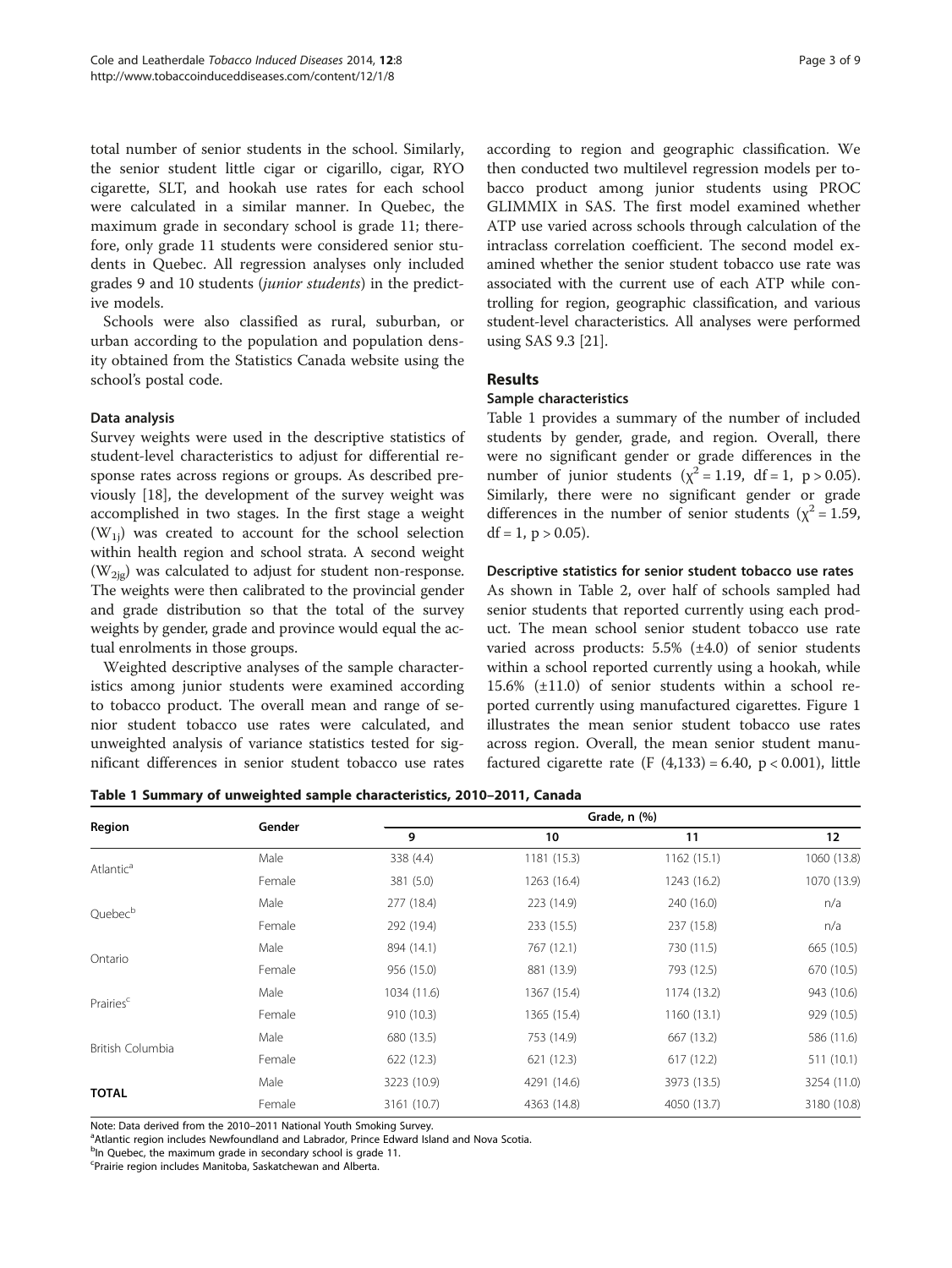|                             | Percent of schools with           | Senior student tobacco use rate (%) <sup>b</sup> |                |                |  |
|-----------------------------|-----------------------------------|--------------------------------------------------|----------------|----------------|--|
| <b>Tobacco product</b>      | senior current users <sup>a</sup> | Mean (Std. Dev.)                                 | <b>Minimum</b> | <b>Maximum</b> |  |
| Manufactured cigarettes     | 91.3                              | $15.6 (\pm 11.0)$                                | 1.9            | 100.0          |  |
| Little cigars or cigarillos | 89.9                              | 11.7 $(\pm 6.9)$                                 | 1.7            | 33.3           |  |
| Cigars                      | 79.0                              | $9.7 (\pm 10.5)$                                 | 1.0            | 100.0          |  |
| Roll-your-own cigarettes    | 76.1                              | 7.1 $(\pm 4.5)$                                  | 0.5            | 20.4           |  |
| Smokeless tobacco           | 60.1                              | 5.9 $(\pm 5.0)$                                  | 0.2            | 27.3           |  |
| Hookah                      | 66.7                              | 5.5 $(\pm 4.0)$                                  | 0.7            | 28.6           |  |

<span id="page-3-0"></span>Table 2 Summary of school-level senior student (grades 11 and 12) tobacco use rates, 2010–2011, Canada

Note: Data derived from the 2010-2011 National Youth Smoking Survey.

<sup>a</sup>138 schools were identified with senior students (grades 11 or 12). Current manufactured cigarette users had smoked at least 100 cigarettes in their lifetime and smoked at least one whole cigarette during the past 30 days; all other current tobacco users had used the respective tobacco product at least once during the past 30 days.

b Excludes schools with no senior current users.

cigar or cigarillo rate (F  $(4,133) = 2.93$ , p < 0.05), cigar rate  $(F (4,133) = 2.80, p < 0.05)$ , RYO cigarette rate  $(F (4,133) =$ 8.43,  $p < 0.001$ ), and SLT rate (F (4,133) = 10.32,  $p < 0.001$ ) differed significantly across region.

# Descriptive statistics for current tobacco product use among junior students

Overall, 10.9% of Canadian junior students reported currently using manufactured cigarettes. As shown in Table [3,](#page-4-0) there were no significant gender differences in

the use of manufactured cigarettes among junior students ( $\chi^2$  = 2.50, df = 1, p > 0.05), but more junior students in grade 10 reported currently using manufactured cigarettes compared to junior students in grade 9 ( $\chi^2$  = 32.27,  $df = 1$ ,  $p < 0.001$ ). An estimated 5.9% of Canadian junior students reported currently using little cigars or cigarillos and 4.1% reported currently using cigars. As shown in Table [3,](#page-4-0) more male junior students reported currently using little cigars or cigarillos, and cigars compared to female junior students ( $\chi^2$  = 83.4, df = 1, p < 0.001; and

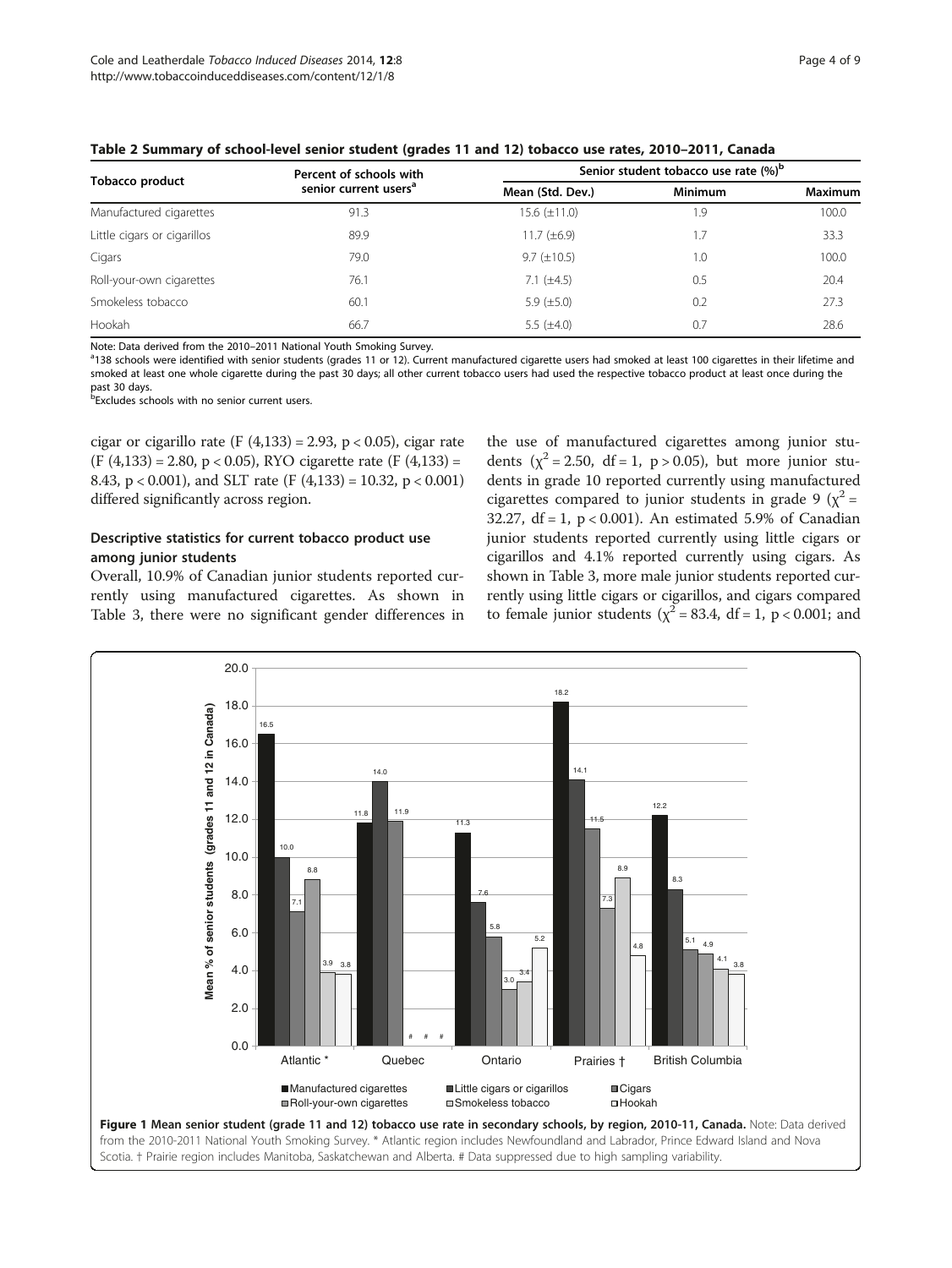| <b>Parameters</b> |        | Manufactured cigarettes |     |     | Little cigars or cigarillos Cigars Roll-your-own cigarettes Smokeless tobacco Hookah |     |     |  |
|-------------------|--------|-------------------------|-----|-----|--------------------------------------------------------------------------------------|-----|-----|--|
|                   |        | % of students           |     |     |                                                                                      |     |     |  |
| Gender            | Female | 10.5                    | 4.0 | 2.6 | 2.4                                                                                  | 0.7 |     |  |
|                   | Male   |                         | 7.6 | 5.5 | 4.2                                                                                  | 2.6 | 3.2 |  |
| Grade             | Q.     | 9.4                     | 4.9 | 3.6 | 2.8                                                                                  | .3  |     |  |
|                   | 10     | 2.3                     | 6.7 | 45  | 3.9                                                                                  | 2.0 | 3.0 |  |

<span id="page-4-0"></span>Table 3 Weighted percent of current tobacco product use by demographic variables among junior students (grades 9 and 10), 2010–2011, Canada

Note: Data derived from the 2010–2011 National Youth Smoking Survey.

 $\chi^2$  = 81.2, df = 1, p < 0.001, respectively), and more junior students in grade 10 reported currently using little cigars or cigarillos, and cigars compared to junior students in grade 9 ( $\chi^2$  = 19.1, df = 1, p < 0.001; and  $\chi^2$  = 6.6, df = 1, p < 0.05, respectively). Additionally, 3.4% of Canadian junior students reported currently using RYO cigarettes, 1.7% reported currently using SLT, and 2.5% reported currently using a hookah. As shown in Table 3, more male junior students reported currently using RYO cigarettes, SLT, and hookah compared to female junior students ( $\chi^2$  = 34.8, df = 1, p < 0.001;  $\chi^2$  = 83.7, df = 1, p < 0.001; and  $\chi^2$  =

33.3,  $df = 1$ ,  $p < 0.001$ , respectively), and more junior students in grade 10 reported currently using RYO cigarettes, SLT, and a hookah compared to junior students in grade 9  $(\chi^2 = 13.2, df = 1, p < 0.001; \chi^2 = 11.8, df = 1, p < 0.001; and$  $\chi^2$  = 20.9, df = 1, p < 0.001, respectively).

Figure 2 compares the prevalence of current use of each tobacco product among junior students in Canada by region. Compared to manufactured cigarettes, the use of other tobacco products is lower across all regions among junior students. The current use of little cigars or cigarillos is highest among junior students in Quebec

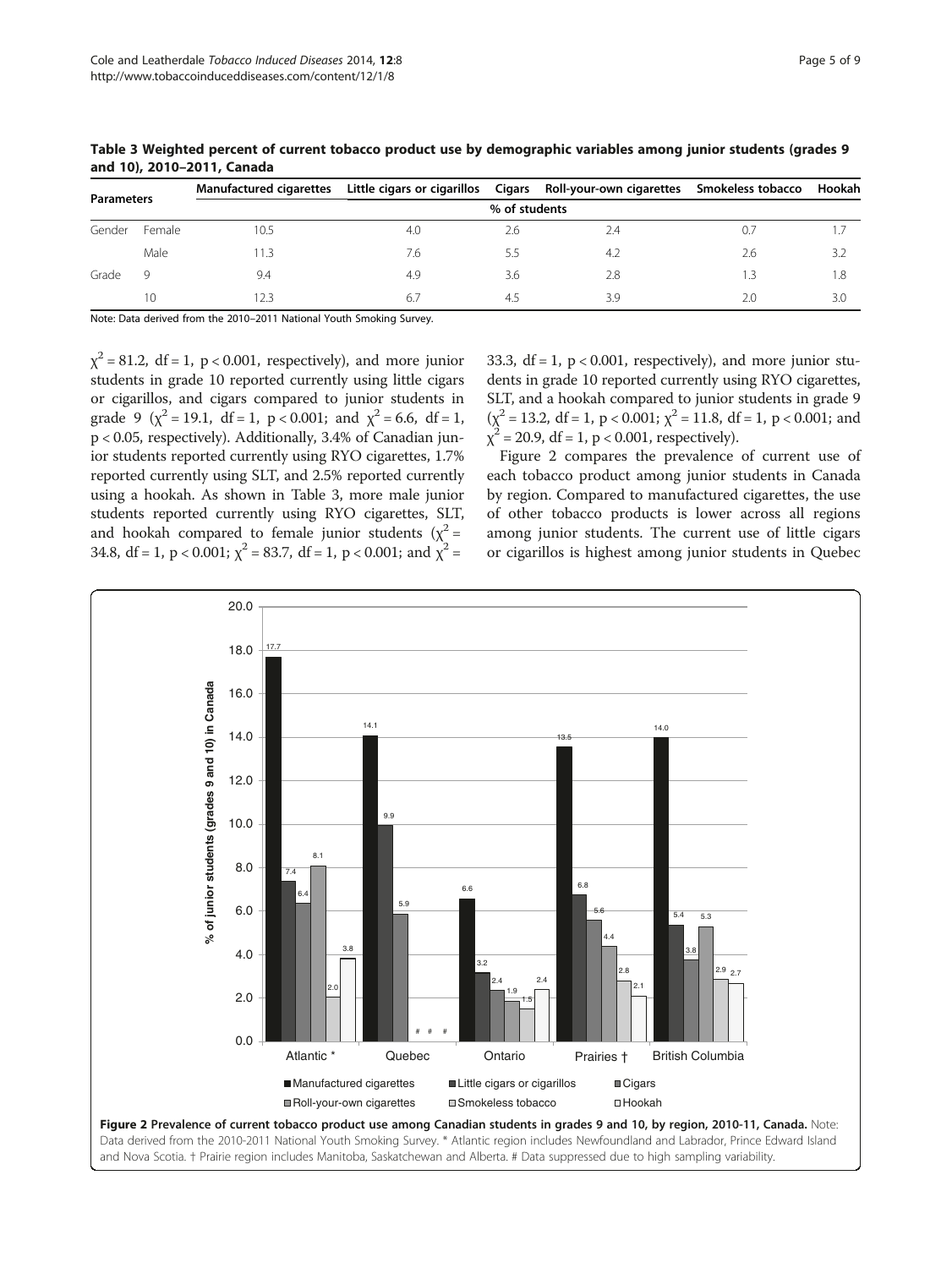(9.9%) and lowest in Ontario (3.2%), while the current use of SLT is highest among junior students in British Columbia (2.9%) and lowest in Ontario (1.5%). Additionally, the current use of cigars and RYO cigarettes is highest among junior students in the Atlantic region (6.4% and 8.1%, respectively) and lowest in Ontario (2.4% and 1.9%, respectively), while the current use of a hookah is highest among junior students in the Atlantic region (3.8%) and lowest in the Prairie region (2.1%).

#### Between school variability in ATP use

Among Canadian junior students, significant betweenschool random variation in the odds of being a current little cigar or cigarillo, cigar, RYO cigarette, SLT, or hookah user were identified. As shown in Table 4, schoollevel differences accounted for between 14.1% and 29.7% of the variability in ATP current use among junior students.

# Multilevel regression model results for the association between the senior student tobacco use rate and current ATP use among junior students

Table 5 presents a summary of the relative odds ratio estimates and corresponding p-values of current ATP use among junior students for each one percent increase in the number of senior students that currently use an ATP, controlling for region, geographic classification, and relevant student-level characteristics. It was identified that a one percent increase in the number of senior students at a school that currently use manufactured cigarettes was significantly associated with an increased likelihood that a junior student at that school currently used manufactured cigarettes (OR 1.04, 95% CI 1.01 to 1.06); a one percent increase in the number of senior students at a school that currently use SLT was also significantly associated with an increased likelihood that a junior student at that school currently used SLT (OR 1.14, 95% CI 1.06 to 1.24). Finally, a one percent increase in the number of senior students at a school that currently use a hookah was significantly associated with an increased likelihood that a junior student at that school

Table 4 Intraclass correlation coefficients for current use of various alternative tobacco products among junior students (grades 9 and 10), 2010–2011, Canada

| Alternative tobacco product | $\sigma^2_{\mu 0}$ <sup>a</sup> | Intraclass correlation<br>coefficient |
|-----------------------------|---------------------------------|---------------------------------------|
| Cigarillos or little cigars | 0.613(0.116)                    | 0.157                                 |
| Cigars                      | 0.540(0.118)                    | 0.141                                 |
| Roll-your-own cigarettes    | 0.945(0.192)                    | 0.223                                 |
| Smokeless tobacco           | 1.391 (0.318)                   | 0.297                                 |
| Hookah                      | 0.659(0.157)                    | 0.167                                 |

Note: Data derived from the 2010-2011 National Youth Smoking Survey. <sup>a</sup> All models based on data from 138 secondary schools.

| Table 5 Summary of relative odds ratios of current      |
|---------------------------------------------------------|
| tobacco use among junior students (grades 9 and 10) for |
| each percent increase in the number of senior students  |
| that use each tobacco product, 2010-2011, Canada        |

| <b>Tobacco product</b>      | Relative odds ratio (95% CI) <sup>a</sup> | p-value |
|-----------------------------|-------------------------------------------|---------|
| Manufactured cigarettes     | 1.04 (1.01, 1.06)                         | 0.002   |
| Little cigars or cigarillos | 1.01 (0.98, 1.04)                         | 0.526   |
| Cigars                      | 1.01 (0.97, 1.05)                         | 0.656   |
| Roll-your-own cigarettes    | 1.03(0.95, 1.11)                          | 0.491   |
| Smokeless tobacco           | 1.14 (1.06, 1.24)                         | < 0.001 |
| Hookah                      | 1.09 (1.03, 1.14)                         | 0.003   |

Note: Data derived from the 2010-2011 National Youth Smoking Survey. <sup>a</sup> All models based on data from 133 secondary schools, controlling for region, geographic classification, and student-level characteristics (gender, grade, ethnicity, smoking status, parental smoking status, sibling smoking status, friend smoking status, disposable income, drinking status, and marijuana use status).

currently used a hookah (OR 1.09, 95% CI 1.03 to 1.14). Although not statistically significant, each percent increase in the number of senior students at a school that currently use little cigars or cigarillos, cigars, or RYO cigarettes also modestly increased the likelihood that a junior student at that school currently used each of these products respectively. Figure [3](#page-6-0) graphically illustrates the model-based estimated odds ratios of current tobacco product use among junior students for every percent increase in the prevalence of senior students at a school that currently use an ATP. For example, this figure illustrates that junior students that attend a school with an average senior student SLT use rate (5.9%) are almost twice as likely to currently use SLT compared to students that attend a school with no senior students that currently use SLT. In contrast, junior students that attend a school with the maximum senior student SLT use rate in this sample (27.3%) are almost five times as likely to currently use SLT compared to students that attend a school with no senior students that currently use SLT.

# **Discussion**

Alternative tobacco product (ATP) use is an important tobacco control issue among Canadian youth, and our results support the importance of the school environment to tobacco control initiatives. These data indicate that factors within the school environment accounted for up to 29% of the variability in ATP current use among junior students. The traditional research focus primarily on manufactured cigarettes has left a gap in our understanding where relatively little is known with respect to school-level factors that influence the use of ATPs, especially among youth. As a result, many current school-based tobacco control policies focus on the use of manufactured cigarettes and do not address the use of ATPs despite the known health risks. The lack of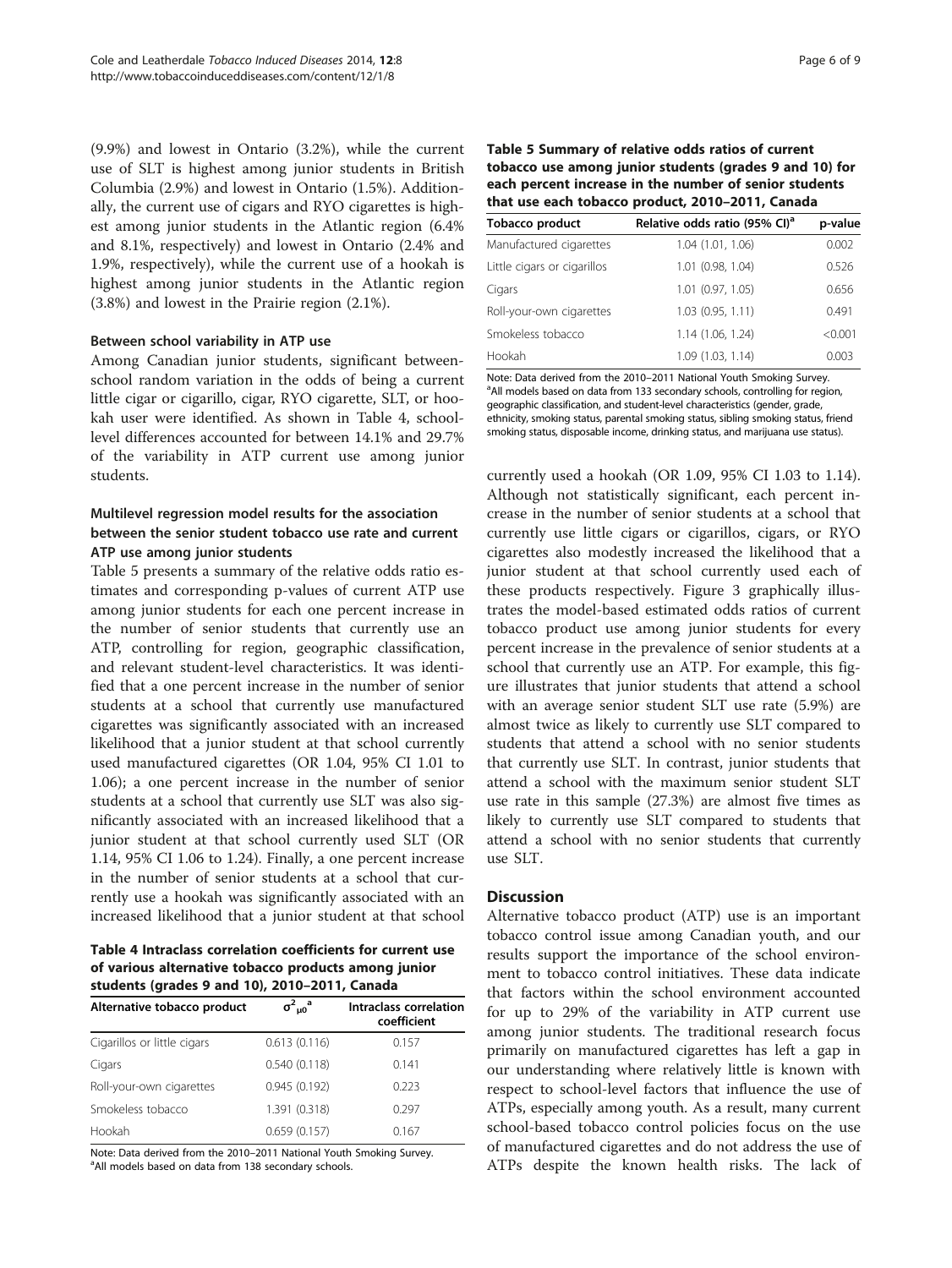<span id="page-6-0"></span>Cole and Leatherdale Tobacco Induced Diseases 2014, 12:8 http://www.tobaccoinduceddiseases.com/content/12/1/8



school-based policies that address the use of ATPs may be contributing to high rates of use, as our data illustrate that the majority of schools have senior students that use at least one tobacco product, and rates of tobacco use among senior students within a secondary school reach as high as 100%. It is clear that additional efforts are required to ensure that current and future tobacco control policies are not focused on a single product, but rather are designed to prevent the use of the broad range of tobacco products currently available in the marketplace. For example, the Smoke-Free Ontario Act, which prohibits smoking or holding lit tobacco at schools, could be amended to prohibit the use unlit tobacco products (such as SLT) at school [\[22](#page-8-0)].

These data provide additional support for the influence of older students to tobacco use among junior students. Figures [1](#page-3-0) and [2](#page-4-0) suggest that rates of tobacco use among senior students are mirrored among junior students: regions with high rates of tobacco use among senior students also have high rates of tobacco use among junior students. In fact, the results of the multilevel regression analyses show that high rates of SLT use and hookah use among senior students are independently associated with an increased likelihood that a junior student currently uses each of these products. This was especially true for SLT where a grade 9 or 10 student was approximately 5 times more likely to currently use SLT when at least 27% of senior students currently used SLT (the maximum senior student use rate in this sample). Since peers influence tobacco use [\[23,24\]](#page-8-0) and students obtain tobacco products from each other [[25,26\]](#page-8-0), students may be exposed to non-traditional tobacco products through older students at the school. This has important implications for current and future school-based tobacco control policies. It is evident that inclusive tobacco control policies are necessary to ensure that students are not exposed to novel tobacco products through social influences in the school environment.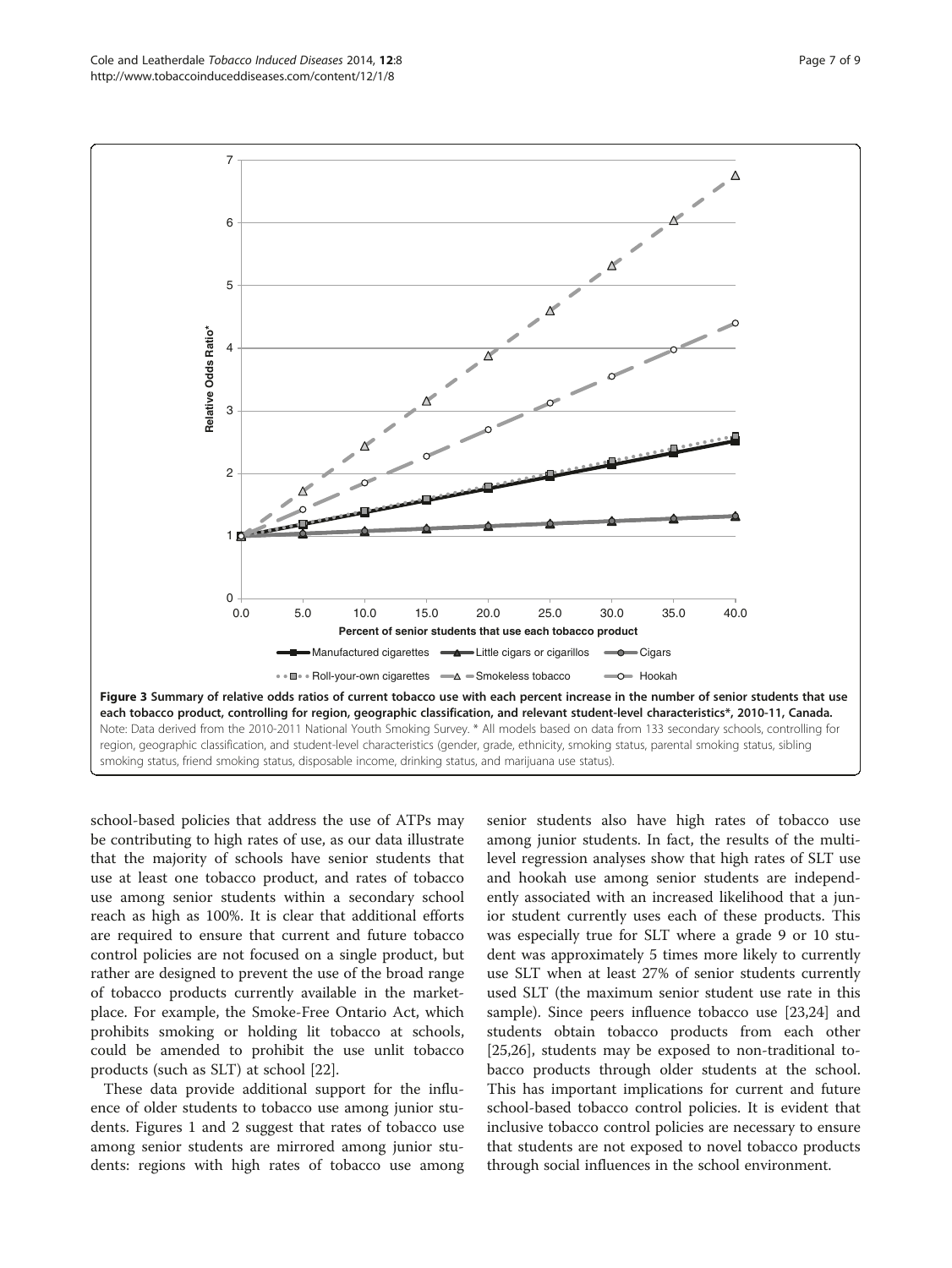Numerous reasons have been identified to explain how a higher prevalence of senior student manufactured cigarette use influences junior student manufactured cigarette use, namely by increasing the acceptability of smoking behaviours [[27](#page-8-0),[28](#page-8-0)], by increasing the availability of manufactured cigarettes at school [\[26,29\]](#page-8-0), and by increasing the likelihood that a student has a friend that smokes manufactured cigarettes [[30,31\]](#page-8-0). It is possible that senior students that use SLT or a hookah may influence junior students through a similar mechanism; however, future studies should explore the relationship between senior and junior tobacco users in order to inform future school-based tobacco control policies. Since there is evidence that school policies that prohibit the use of snus by students during school hours reduce the likelihood that a student uses snus [[32\]](#page-8-0), initiatives such as the Smoke-Free Ontario Act should be amended to prohibit the use of all tobacco products on and around school property, not just combustible products. In this way, the use of all tobacco products, including SLT, would be included in current tobacco control policies within the school context. The impact of this more comprehensive tobacco control approach would require evaluation.

Given the wide range of senior student tobacco use rates identified in this study (e.g., between 0% and 33% of senior students smoke little cigars or cigarillos in secondary schools), additional evidence is required to evaluate whether there are school policies in effect for the use of ATPs, whether these policies are consistently implemented and enforced, and what effect these policies have on the use of ATPs among students. Knowledge of these school policies will inform whether new school-based prevention and cessation programs are necessary or whether current school-based programs can be expanded to include the use of ATPs. Consequently, school-based policy evaluation tools (such as COMPASS; [www.compass.uwaterloo.ca\)](http://www.compass.uwaterloo.ca) that include questions that evaluate the existence and implementation of schoolbased programs and policies that aim to prevent the use of ATPs, represent an important domain of future research. Moreover, there may be a substantial benefit to future tobacco control prevention programming if researchers develop measures to identify the youth who are susceptible to using ATPs or multiple tobacco products, similar to the smoking susceptibility measure for manufactured cigarettes [[33](#page-8-0)]. Measures of ATP susceptibility would allow researchers and practitioners to screen for youth who would be at the highest future risk for using ATPs and who should benefit the most from school-based ATP interventions.

The use of secondary data in this study presents a few limitations. Firstly, the current study relies on selfreported smoking behaviours; therefore the validity of

responses cannot be guaranteed. However, self-report tobacco use measures have previously been demonstrated to be reliable and valid [\[34\]](#page-8-0) and students were ensured that their responses were confidential. Secondly, measures of current use of tobacco products may not represent the usual use of these products by respondents and they do not provide any indication of the frequency of use. It is possible that a respondent first used a product once within the last 30 days; therefore this respondent would be classified as a current user, even though they are not a regular tobacco user. Thirdly, the crosssectional nature of the data do not allow for the examination of how changes in the senior student smoking rates influence ATP use. Finally, it was outside of the scope of the current study to include school-level policy information which could impact senior student tobacco use rates. As a result, the relationship between schoollevel policies and the use of ATPs cannot be evaluated.

Despite these limitations, the present study has several strengths. First, the YSS is a nationally representative survey, providing insight to provincial differences in tobacco product use in Canada. Additionally, the YSS collects data on a range of tobacco products, producing the most comprehensive picture of tobacco use among youth in Canada. Moreover, this research expands on limited data for the influence of school-level characteristics to the use of ATPs. Finally, this research is the first to examine the influence of senior student tobacco use rates to the use of various ATPs.

## Conclusions

Tobacco use continues to be one of the most preventable causes of death and disability despite many public health programs and policies that discourage use. These data illustrate that characteristics of the school environment a student attends, such as the senior student tobacco use rate, appear to play an important role in ATP use among younger students in grades 9 and 10. Given the general positive association between the number of senior students that use ATPs and the likelihood that a junior student uses an ATP, additional evidence is required to examine the role of the school environment to the initiation and escalation of ATP use.

#### Abbreviations

ATP: Alternative tobacco product; RYO cigarettes: Roll-your-own cigarettes; SLT: Smokeless tobacco.

#### Competing interests

Both authors declare that they have no competing interest.

#### Authors' contributions

Both authors participated in the design of the study, analysis of the results, and helped to draft the manuscript. AC performed the statistical analysis. Both authors read and approved the final manuscript.